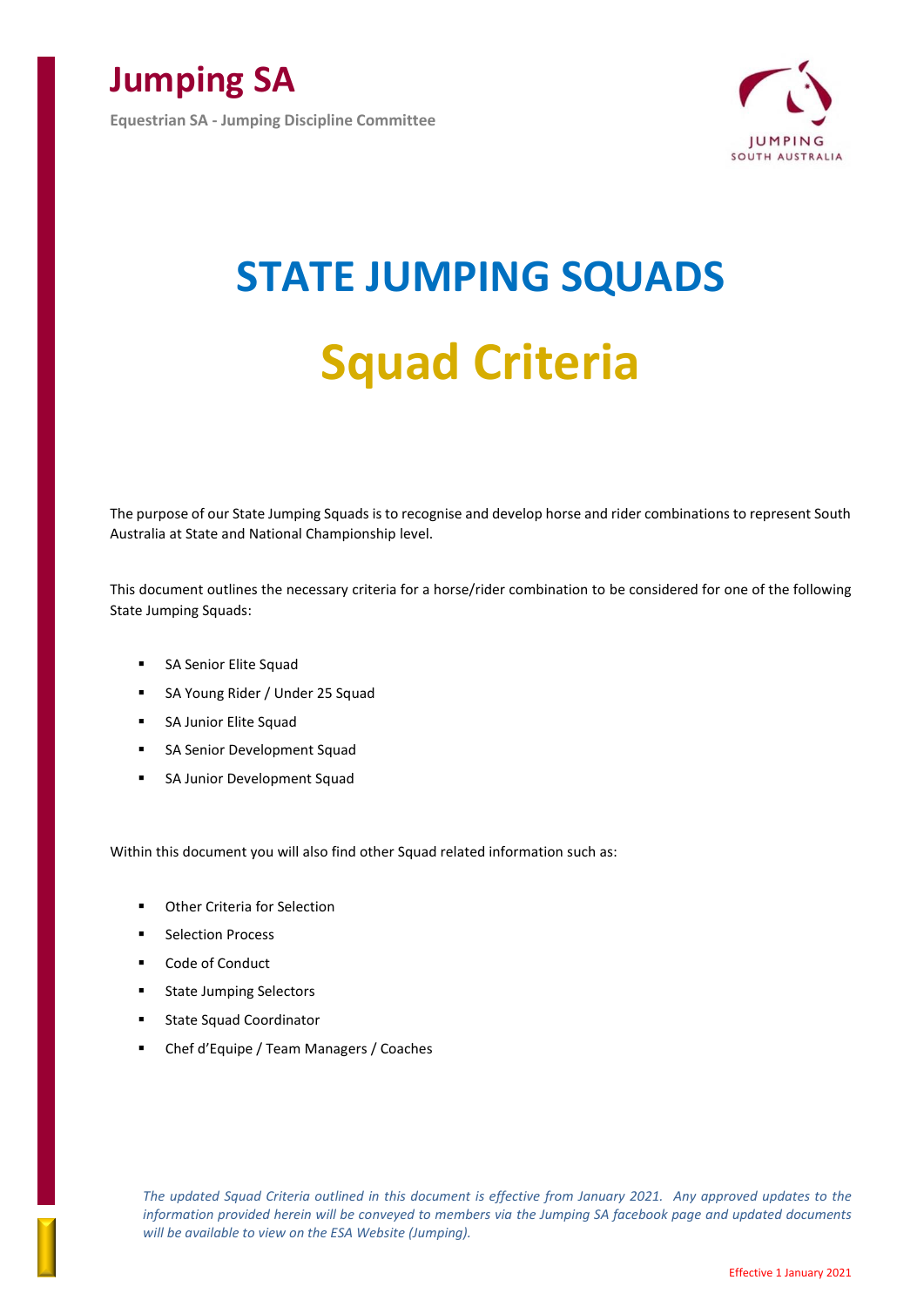## **SENIOR ELITE SQUAD**

The **Senior Elite Squad** is for talented athlete and horse combinations established at 1.40m and above with consistent levels of performances and achievement, suitable to represent South Australian in Team competitions at State and National level.

SA Riders based overseas who are listed on the Australian National Squad will be automatically included as on the Senior Elite Squad under "Overseas Riders".

#### *Selection Criteria*

- Athlete and horse combinations should be consistently competing.
- Must have a minimum of two competition performances with 4 penalties or less (including time faults) at 1.40m in the first round to be considered.
- Commitment to High Performance Programs and Jumping Squad activities provided to support ongoing development.
- Available for Team selection at State and National competitions.

#### *Riders are selected on this Squad by the State Jumping Selectors.*

## **YOUNG RIDER / UNDER 25 SQUAD**

The **Young Rider / Under 25 Squad** is for talented athlete and horse combinations established at 1.20m and above and who are producing consistent levels of performance and achievements.

The aim of this Squad is to continue the development our younger adult riders, with no restrictions on the age of their horse, to advance to higher levels in our sport and be future representatives of this State.

Eligible Young Riders (16-21 years) and Under 25 Riders (18-25 years) will be identified by Selectors through a range of competitions such as, but not restricted to the Silver and Platinum Leagues, State and National Young Rider classes. Ages for this squad are from the start of the calendar year to the end of the calendar year within the age bracket.

#### *Selection Criteria*

- Athlete and horse combinations should be consistently competing.
- Must have a minimum of two competition performances with 4 penalties or less (including time faults) at 1.20m or above in the first round to be considered.
- Commitment to High Performance Programs and Jumping Squad activities provided to support ongoing development.
- Young Riders available for Team selection at State and National competitions.

*Riders are selected on this Squad by the State Jumping Selectors.*

#### **JUNIOR ELITE SQUAD**

The **Junior Elite Squad** is for talented athlete and horse combinations established at 1.15m and above and who are producing consistent levels of performance and achievements.

The aim of this Squad is to continue the development of our junior riders, with no restrictions on the age of their horse, to advance to Young Rider and Senior competitions and be future representatives of this State.

Eligible Junior Riders (12-18 years) will be identified by Selectors mainly through the Fosters Cup series and other competitions of 1.15m and above. Ages for this squad are from the start of the calendar year to the end of the calendar year within the age bracket.

#### *Selection Criteria*

- Athlete and horse combinations should be consistently competing.
- Must have a minimum of two competition performances with 4 penalties or less (including time faults) at 1.15m or above in the first round to be considered.
- Commitment to High Performance Programs and Jumping Squad activities provided to support ongoing development.
- Available for Team selection at State and National competitions.

### *Riders are selected on this Squad by the State Jumping Selectors.*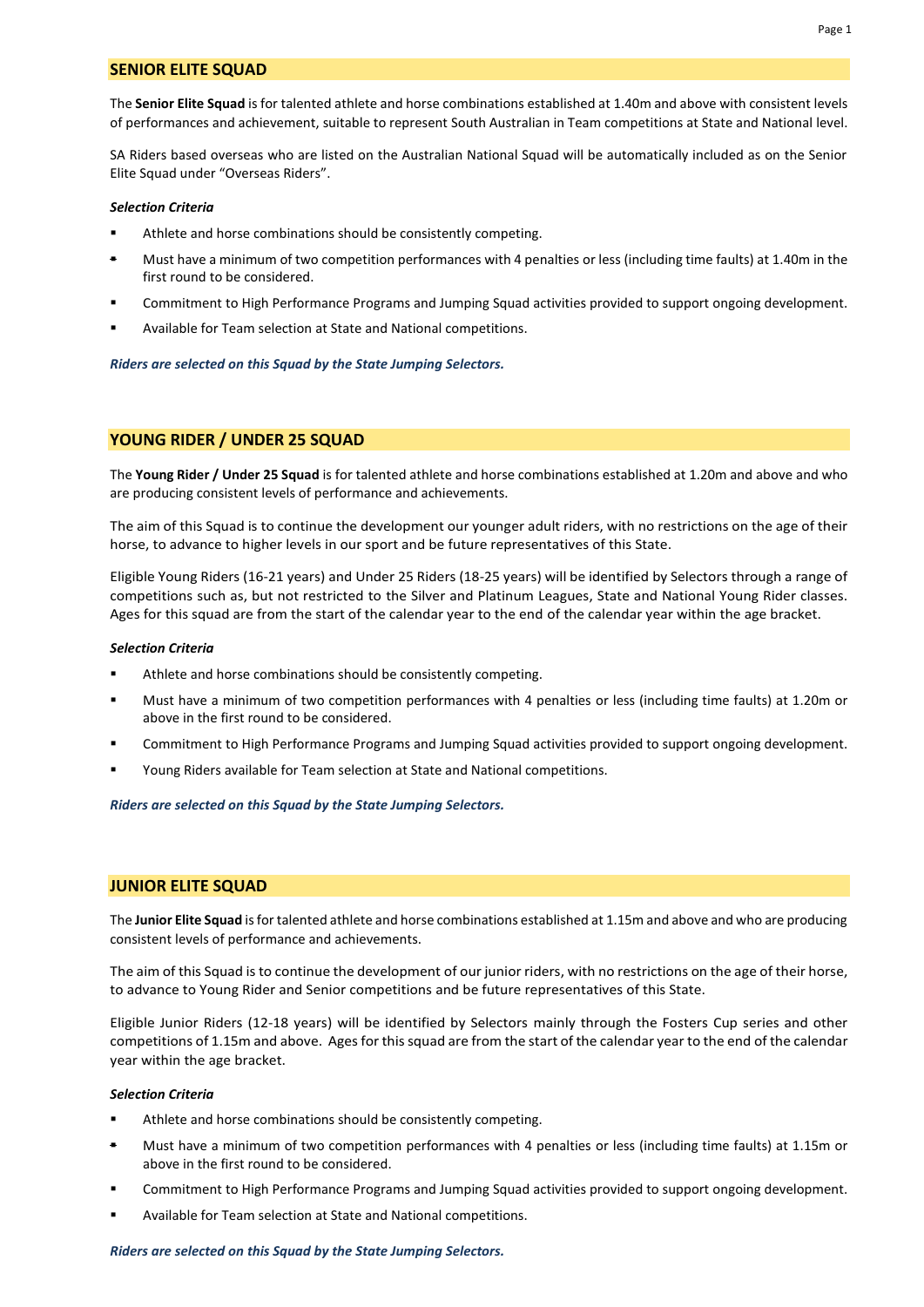The **Senior Development Squad** will ideally comprise of talented combinations who are producing consistent performances in classes of 1.25m and above but not yet established for rounds of the Balharry or Grand Prix classes.

The aim of this Squad is to support riders with the development of these emerging horses to advance to the highest levels in our sport and be future representatives of this State.

#### *Selection Criteria*

- Horses must be 10 years or under to be eligible for this squad.
- Athlete and horse combinations should be consistently competing.
- Must have a minimum of two competition performances with 4 penalties or less (including time faults) at 1.25m or above in the first round to be considered.
- Commitment to High Performance Programs and Jumping Squad activities provided to support ongoing development.

*To be considered for the Senior Development Squad, eligible riders must complete an official application form. State Jumping Selectors will call for applications twice a year via the Jumping SA Facebook page.* 

## **JUNIOR DEVELOPMENT SQUAD**

The Junior Development Squad is for our younger developing junior riders (12-17) who are committed to improving their knowledge of the sport, riding skills and jumping performances.

The aim of this squad is to provide these younger riders with assistance and mentorship through squad development programs to support their progression to the Junior Elite Squad after 12 months on this squad. With the view to develop riders at Foster's Cup level, Junior Riders in the year of their 18th birthday are ineligible to be considered for this squad.

Junior Development Riders are required to report on their ongoing performances and provide competition results to the State Jumping Selectors every three months. In addition, JDS riders are expected to assist at Jumping SA events, including the State Jumping Championships, and may be called upon to volunteer at other events to assist course designers and officials.

## *Selection Criteria*

- **■** Athlete and horse combinations should be consistently competing in official competitions.
- Must have a minimum of two competition performances with 4 penalties or less (including time faults) at 1.05m or above in the first round to be considered.
- Only performances from official/affiliated jumping competitions will be considered. Results from Interschool, Pony Club or other discipline events will not be accepted.
- Commitment to High Performance Programs and Jumping Squad activities provided to support ongoing development.

*To be considered for the Junior Development Squad, eligible riders must complete an official application form. State Jumping Selectors will call for applications twice a year via the Jumping SA Facebook page.* 

## **OTHER CRITERIA FOR SELECTION ON SQUADS**

The following criteria will be considered when selecting athlete and horse combinations for any of the SA State Squads:

- To be eligible for selection, riders must be current members of the ESA branch.
- Horses must hold a current Competition License.
- Horses must be sound and fit to compete.
- Riders must show a willingness to be leaders in their sport, present themselves as role models and assist younger riders when needed.
- Availability and willingness to participate in a team situation will be taken into consideration.
- All riders must be prepared to attend Squad training clinics with an EA coach **with their selected horse.**
- Any other requirement listed in the full selection criteria.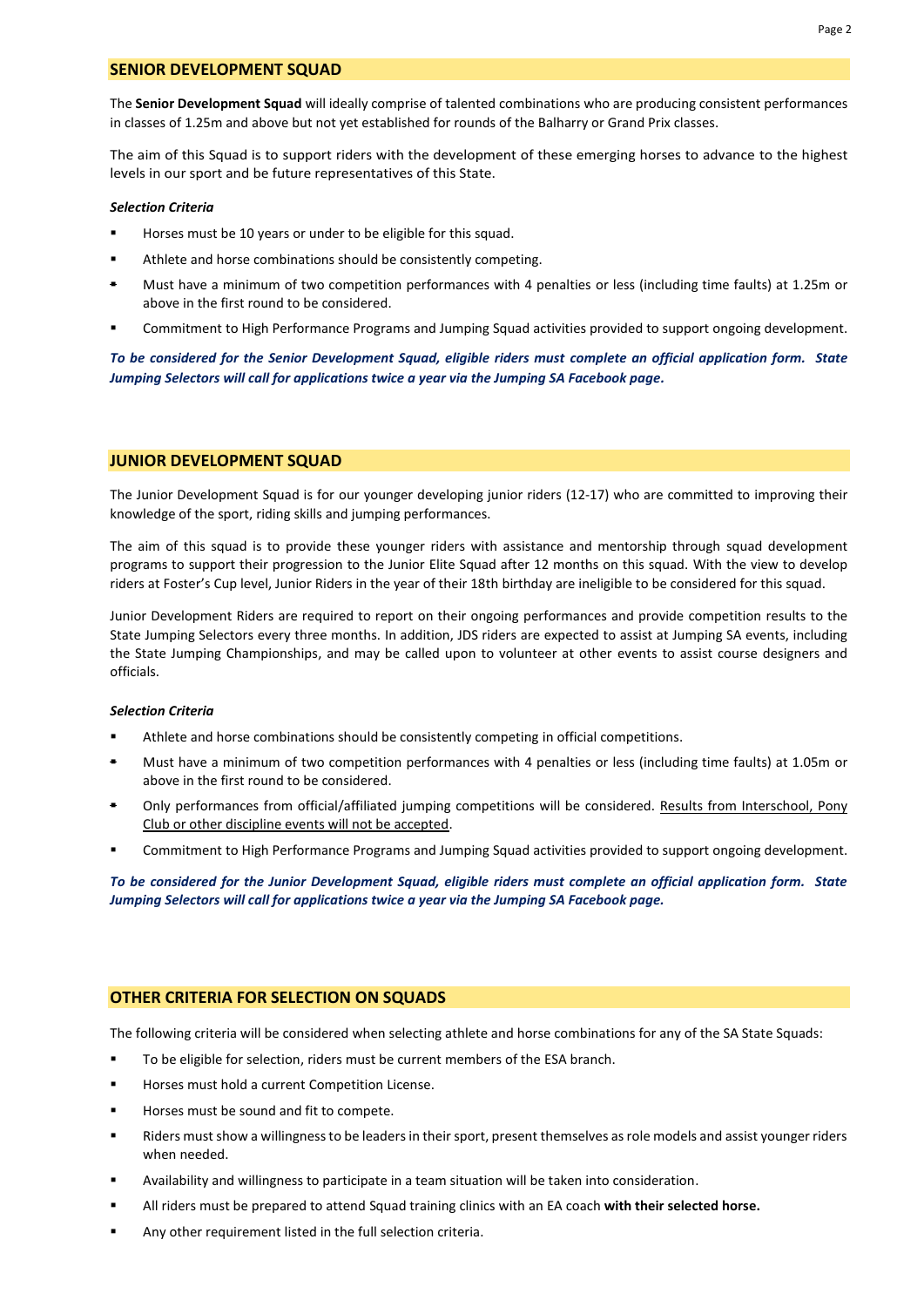#### **SELECTION PROCESS - FOR ALL STATE BASED SQUADS**

Squads will be selected in accordance with the approved selection criteria published in this document which will be made available to all members via the ESA web page (Jumping).

All riders must have a minimum of 2 performances at the required level in the "selection cycle" to be considered.

Performance results provided by riders will be checked and verified as part of the selection process.

State Jumping Selectors will select Squads and teams and forward to the Jumping SA Committee for final ratification/approval.

Members selected for Squad positions, and those removed from the Squad, will be notified by the Chair of Selectors as soon as possible after the Squad Selection has been ratified/approved by the Jumping Committee.

Jumping Squad members are expected to assist with the promotion of the sport and contribute to the development of the sport of Jumping in South Australia.

Squad members must sign and return and Jumping SA Squad Membership Agreement.

## **APPEAL PROCESS**

Once the initial Squad List has been posted, riders who believe they have been overlooked for one of the Squads will have 7 days to submit an appeal "in writing" to the Chair of Selectors to outline their relevant performances for consideration.

*To make an appeal, please contact the Chair of Selectors to obtain an Application/Appeal form.* 

## **CODE OF CONDUCT**

It is expected that all Squad Members are aware of and will comply with of all Equestrian Australia codes of conduct.

**This includes EA policies such as horse welfare, rider and member behavior, safe transport of horses and social media.**

## **OTHER SQUAD RELATED POSITIONS**

#### **SA STATE JUMPING SELECTORS**

The State Selectors positions will be advertised to the SA Jumping community bi-annually. Any interested candidates who satisfy the criteria are invited to submit an application to the Discipline Committee (Jumping SA). Following a selection process, appointments will be made for a two-year term commencing in January of an even year and concluding in December the following year.

Selectors will monitor individual performances of athletes and their horses for inclusion on State Squads and State Teams competitions. Ideally Selectors should be present at most competitions in SA, in particular those competitions holding championship title events and classes that accrue points for our overall annual awards such as the Balharry and Fosters Cup.

The role will also include, but is not restricted to, assisting the Jumping Squad Coordinator with squad activities; selection and recommendation for other events/programs/activities relevant to the sport such as selection of Youth Development Program/Scholarship finalists.

The Selectors will meet twice a year to update Squads and be in regular contact or meet to make selections for key Teams competitions such as State Championships, Australian Championships and Junior/Young Rider Carnivals.

The State Selectors will report to the Discipline Committee (Jumping SA) via the Chairperson of Selectors. Nomination of the position of Chair will be made by the Selectors at their first meeting.

For full details about the role and selection criteria of the State Jumping Selectors, please see the Jumping SA Committee Job Description and Policy Document: [www.sa.equestrian.org.au](http://www.sa.equestrian.org.au/) click - Sports / Jumping SA / About Jumping SA / Committee Role